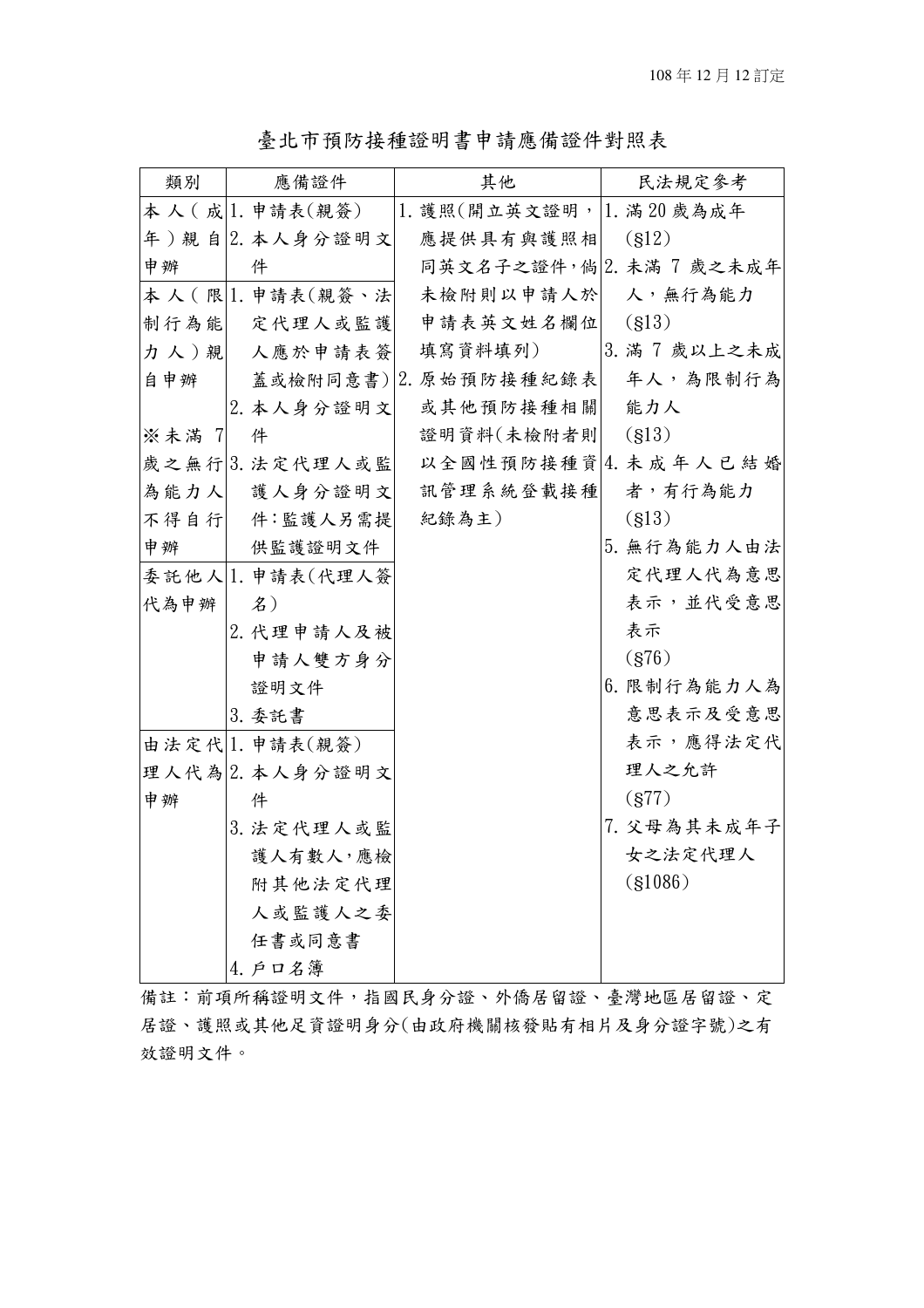# 臺北市政府預防接種證明書申請表

**(Applications for Certificates of Immunization)** 

108 年 12 月 12 日核定

|                                   | ※申請人各項資料務請逐項據實詳細填寫,並繳驗身分證明文件。<br>Applicants must complete all sections of this form truthfully and in full. The relevant ID must be submitted together with the form.                                                                 |                                    |     |                                                |               |   |       |              |     |
|-----------------------------------|---------------------------------------------------------------------------------------------------------------------------------------------------------------------------------------------------------------------------------------|------------------------------------|-----|------------------------------------------------|---------------|---|-------|--------------|-----|
|                                   | 申請預防接種證明書 份 Number of Certificates Needed                                                                                                                                                                                             |                                    |     |                                                |               |   |       |              |     |
|                                   | 費用:每件收費新臺幣100元,同次申請2件以上者,自第2件起每件收費新臺幣20元                                                                                                                                                                                              |                                    |     |                                                |               |   |       |              |     |
|                                   | Fees: Certificate of Immunization cost NT\$100 for the first copy, and NT\$20 for each additional copy.                                                                                                                               |                                    |     |                                                |               |   |       |              |     |
| 申                                 | 請 理 由 :□入學查卡 □留                                                                                                                                                                                                                       | 學<br>「移                            | 民   | □國內、外工作 □醫療需要 □其他                              |               |   |       |              |     |
| Purpose of Application: Admission |                                                                                                                                                                                                                                       | <b>Study Abroad</b><br>Immigration | Job |                                                | Medical       |   | Other |              |     |
|                                   | 中文姓名                                                                                                                                                                                                                                  |                                    |     |                                                | 出生日期          |   | 年     | 月            | 日   |
|                                   | Chinese Name                                                                                                                                                                                                                          |                                    |     |                                                | Date of Birth |   |       | (yy/mm / dd) |     |
|                                   | 英文姓名                                                                                                                                                                                                                                  |                                    |     |                                                | 家裡電話          |   |       |              |     |
|                                   | Passport Name                                                                                                                                                                                                                         |                                    |     |                                                | Tel. No.      |   |       |              |     |
|                                   | 身分證統一編號                                                                                                                                                                                                                               |                                    |     |                                                | 手機號碼          |   |       |              |     |
|                                   | (或護照號碼)                                                                                                                                                                                                                               |                                    |     |                                                | Mobile No.    |   |       |              |     |
| 申請人(接                             | ID or Passport No.                                                                                                                                                                                                                    |                                    |     |                                                |               |   |       |              |     |
| 種者)資料                             | 家長姓名                                                                                                                                                                                                                                  | 父親 Father:                         |     |                                                | 母親 Mother:    |   |       |              |     |
| Applicant's                       | Name of Parents<br>電子郵件信箱                                                                                                                                                                                                             |                                    |     |                                                |               |   |       |              |     |
| (Vaccinator) Details              | E-mail Address                                                                                                                                                                                                                        |                                    |     |                                                |               |   |       |              |     |
|                                   | 戶籍地址                                                                                                                                                                                                                                  |                                    |     |                                                |               |   |       |              |     |
|                                   | Permanent Address                                                                                                                                                                                                                     | 市                                  | 區   | 路(街)                                           | 段             | 巷 | 弄     | 號            | 樓   |
|                                   |                                                                                                                                                                                                                                       | 同戶籍地址                              |     |                                                |               |   |       |              |     |
|                                   | 聯絡地址                                                                                                                                                                                                                                  |                                    |     |                                                |               |   |       |              |     |
|                                   | <b>Contact Address</b>                                                                                                                                                                                                                | 市                                  | 區   | 路(街)                                           | 段             | 巷 | 弄     | 號            | 樓   |
|                                   | If the Account holder is under 20 years old or under guardianship or assistance by an adjudication, the guardian shall sign here.<br>※非本人申請:法定代理人及受委託代理申請者請另填下表 Please fill in following form, if applied by legal guardian or agent. |                                    |     |                                                |               |   |       |              |     |
|                                   | 姓 名                                                                                                                                                                                                                                   |                                    |     |                                                | 出生日期          |   | 年 月   |              | 日 」 |
|                                   | Chinese Name                                                                                                                                                                                                                          |                                    |     |                                                | Date of Birth |   |       | (yy/mm / dd) |     |
|                                   | 身分證統一編號                                                                                                                                                                                                                               |                                    |     |                                                | 家裡電話          |   |       |              |     |
| 代理申請人                             | (或護照號碼)<br>ID or Passport No.                                                                                                                                                                                                         |                                    |     |                                                | Tel. No.      |   |       |              |     |
| 資料                                | 與接種者關係                                                                                                                                                                                                                                |                                    |     | 手機號碼                                           |               |   |       |              |     |
|                                   | Relationship to Vaccinator                                                                                                                                                                                                            |                                    |     |                                                | Mobile No.    |   |       |              |     |
| <b>Agent's Details</b>            | 電子郵件信箱                                                                                                                                                                                                                                |                                    |     |                                                |               |   |       |              |     |
|                                   | E-mail Address                                                                                                                                                                                                                        |                                    |     |                                                |               |   |       |              |     |
|                                   | 聯絡地址                                                                                                                                                                                                                                  | 市                                  | 區   | 路(街)                                           | 段             | 巷 | 弄     | 號            | 樓   |
|                                   | <b>Contact Address</b>                                                                                                                                                                                                                |                                    |     |                                                |               |   |       |              |     |
| 申請人/代理人簽名                         |                                                                                                                                                                                                                                       |                                    |     | 申<br>請日                                        | 期             |   |       |              |     |
| Applicant /Agent Signature        |                                                                                                                                                                                                                                       |                                    |     | Date of Application                            |               |   | 年     | 月            | 日   |
|                                   |                                                                                                                                                                                                                                       |                                    |     |                                                |               |   |       |              |     |
|                                   | ※以下由機關人員填寫 For Authorized Staff Only                                                                                                                                                                                                  |                                    |     |                                                |               |   |       |              |     |
|                                   | 申請人身分證明文件 Applicant Identification                                                                                                                                                                                                    |                                    |     | ]代理人身分證明文件 Agent Identification                |               |   |       |              |     |
| 文件審核                              | □護照 Passport                                                                                                                                                                                                                          |                                    |     | $\n  [p]$ ロ 名 簿 Household Register             |               |   |       |              |     |
|                                   | │□原始預防接種紀錄表 Original Vaccination Record                                                                                                                                                                                               |                                    |     | ∃委託書丶同意書 Letter of Attorney, Letter of Consent |               |   |       |              |     |
|                                   |                                                                                                                                                                                                                                       |                                    |     |                                                |               |   |       |              |     |
| 有提供打√                             |                                                                                                                                                                                                                                       |                                    |     |                                                |               |   |       |              |     |
|                                   | □預防接種證明書 Certificate of Immunization<br>受理申請預防接種證明書 份,收取證書費計新臺幣 元整,收據號碼:                                                                                                                                                              |                                    |     | ]其他 Others                                     |               |   |       |              |     |

經辦: 審核: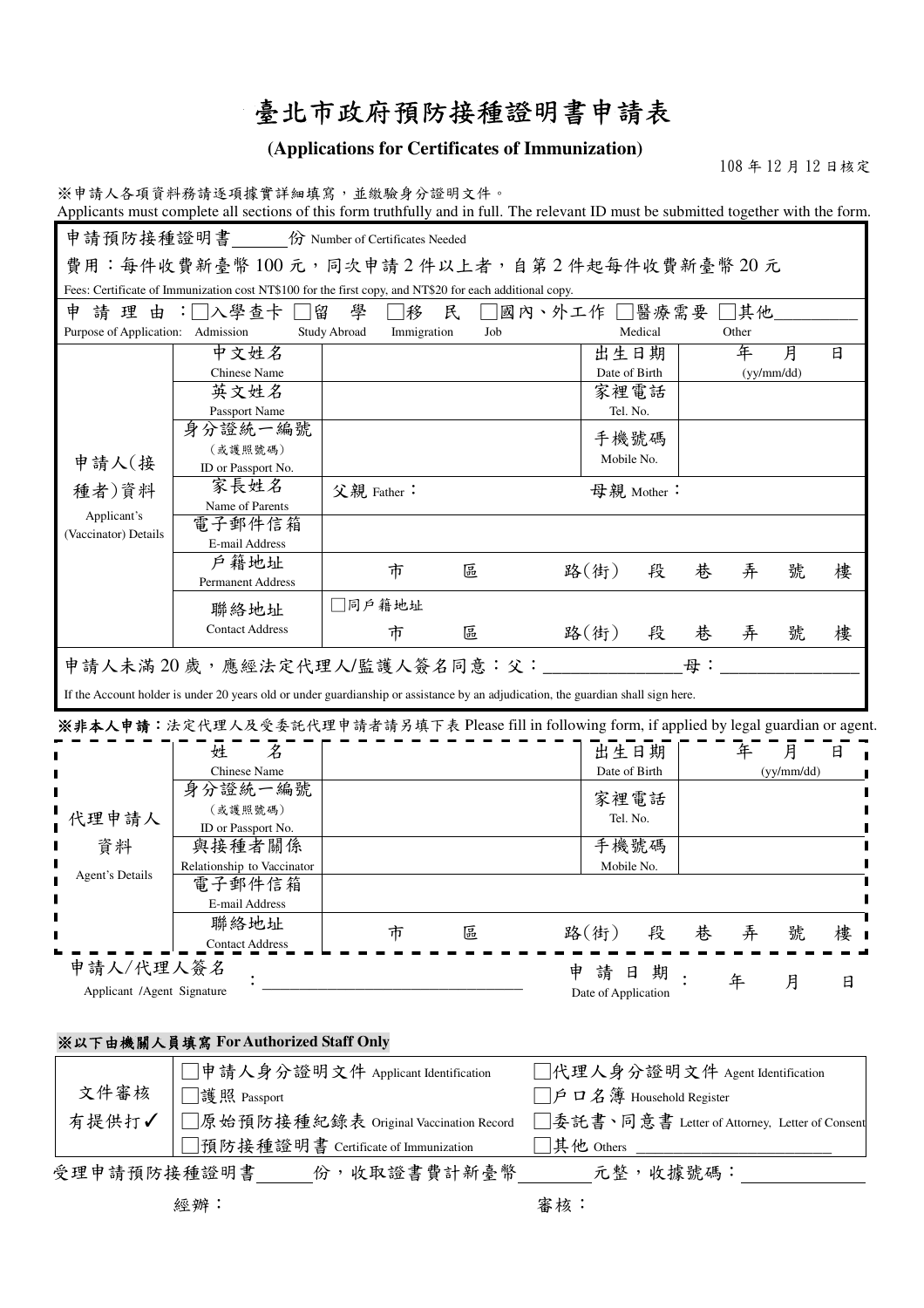#### 臺北市政府預防接種證明書代辦委託書

本人 因 ,

未能親自申辦預防接種證明書,故委託 持本案所需相 關證明文件代辦,如有虛假,願負法律責任。

此致

臺北市 區健康服務中心

委託人姓名: (簽名或蓋章)

國民身分證統一編號:

戶籍地址:

聯絡電話:

受委託人姓名: (簽名或蓋章)

國民身分證統一編號:

戶籍地址:

聯絡電話:

#### 中華民國 年 月 日